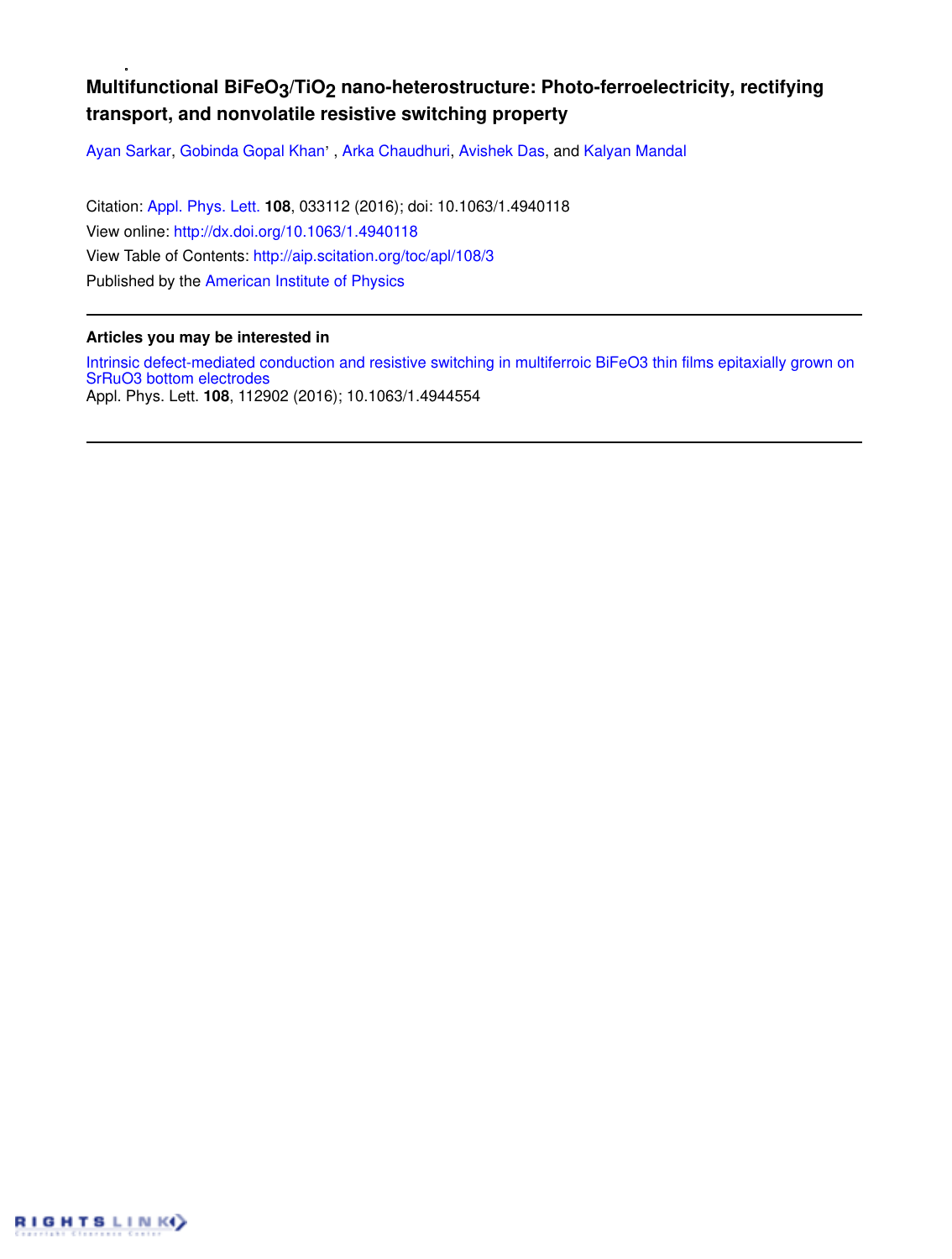

## Multifunctional BiFeO<sub>3</sub>/TiO<sub>2</sub> nano-heterostructure: Photo-ferroelectricity, rectifying transport, and nonvolatile resistive switching property

Ayan Sarkar,<sup>1</sup> Gobinda Gopal Khan,<sup>1,a)</sup> Arka Chaudhuri,<sup>2,3</sup> Avishek Das,<sup>4</sup> and Kalyan Mandal<sup>2</sup>  $1$ Centre for Research in Nanoscience and Nanotechnology, University of Calcutta, Technology Campus,

Block JD2, Sector III, Salt Lake City, Kolkata 700 098, India  ${}^{2}$ Department of Condensed Matter Physics and Material Sciences, S. N. Bose National Centre for Basic Sciences, Block JD, Sector III, Salt Lake City, Kolkata 700 098, India  $3$ Department of Applied Science, Haldia Institute of Technology, Haldia 721657, Purba Medinipur, West Bengal, India

 $^4$ Department of Electronic Science, University of Calcutta, 92 APC Road, Kolkata 700009, India

(Received 14 August 2015; accepted 6 January 2016; published online 21 January 2016)

Multifunctional BiFeO<sub>3</sub> nanostructure anchored TiO<sub>2</sub> nanotubes are fabricated by coupling wet chemical and electrochemical routes.  $BiFeO<sub>3</sub>/TiO<sub>2</sub>$  nano-heterostructure exhibits white-lightinduced ferroelectricity at room temperature. Studies reveal that the photogenerated electrons trapped at the domain/grain boundaries tune the ferroelectric polarization in  $B$ iFeO<sub>3</sub> nanostructures. The photon controlled saturation and remnant polarization opens up the possibility to design ferroelectric devices based on  $BiFeO<sub>3</sub>$ . The nano-heterostructure also exhibits substantial photovoltaic effect and rectifying characteristics. Photovoltaic property is found to be correlated with the ferroelectric polarization. Furthermore, the nonvolatile resistive switching in  $BiFeO<sub>3</sub>/TiO<sub>2</sub>$  nanoheterostructure has been studied, which demonstrates that the observed resistive switching is most likely caused by the electric-field-induced carrier injection/migration and trapping/detrapping process at the hetero-interfaces. Therefore,  $BiFeO<sub>3</sub>/TiO<sub>2</sub>$  nano-heterostructure coupled with logic, photovoltaics and memory characteristics holds promises for long-term technological applications in nanoelectronics devices. © 2016 AIP Publishing LLC. [http://dx.doi.org/10.1063/1.4940118]

Multiferroic oxides hold immense potential for multifunctional applications in data storage, random access memory, spintronics, filters, attenuators, sensors, and photovoltaic devices because of their fundamental physical properties.<sup>1–6</sup> Among multiferroic oxides, bismuth ferrite  $(BiFeO<sub>3</sub>)$  has earned ever-increasing attraction because of its coupling of ferroelectricity and magnetism, promising for magnetoelectric device fabrication.<sup>4</sup> Along with this, recently, various interesting physical properties of BiFeO<sub>3</sub>, such as photovoltaic and photo-ferroelectric effects under visible light,<sup>5-7</sup> spontaneous polarization,<sup>4</sup> piezoelectric effect,<sup>8</sup> switchable ferroelectric diode characteristics,  $\frac{9}{5}$  resistive switching (RS),  $\frac{10,11}{5}$  and magnetoelectric behaviour,<sup>4</sup> have been investigated considering its promises to meet the aspirations for the next generation multifunctional devices. However, in many situations, the issues like crystallinity, leakage property, and volatile nature of bismuth are found to affect negatively on the performance of BiFeO<sub>3</sub>.<sup>12–14</sup> In this concern, several strategies have been developed by the researchers to improve the multifunctionality of  $BireO<sub>3</sub>$ ,  $^{10,12-14}$  Moreover,  $BireO<sub>3</sub>$  has been studied well mostly in its bulk and thin films although  $BiFeO<sub>3</sub>$  nanostructures should have quite interesting properties arising because of the morphology and the quantum size effects. In fact  $BiFeO<sub>3</sub>$  in the form of nanostructures has not been studied well enough in the area related to solid state electronics.

This work reports an efficient approach to achieve multifunctionality in  $BiFeO<sub>3</sub>$  nanostructures grown on wide band gap  $TiO<sub>2</sub>$  nanotubes (NTs) substrate (see supplementary material).<sup>15,16</sup> TiO<sub>2</sub> NTs serve as the insulating oxide mask having large surface area where the interfacial interaction between BiFeO<sub>3</sub>/TiO<sub>2</sub> nano-heterojunctions provide opportunity to achieve significant multifunctionality.  $BiFeO<sub>3</sub>$  nanostructures are found to exhibit stable ferroelectric behaviour, in comparison to that of the pure  $BiFeO<sub>3</sub>$  NTs reported in our previous work.<sup>17</sup> Most interestingly, we have observed the white-lightinduced ferroelectricity in  $BiFeO<sub>3</sub>$  nanostructures. The coupling of visible light and ferroelectricity in  $BiFeO<sub>3</sub>$  nanostructures has not been studied till to date. The demonstration on the origin of the photon induced ferroelectricity not only provides insights of the physical property but also boosts the opportunity to design light-controlled switchable ferroelectric devices based on  $BiFeO<sub>3</sub>$ . The same nanostructure also exhibits ferroelectric diode like rectifying characteristics and photovoltaic effect. Furthermore, the resistive switching behaviour of the  $BiFeO<sub>3</sub>/TiO<sub>2</sub>$  nano-heterostructure has been found to be interesting where the electronic conduction could be easily switched between nonvolatile "ON" (low resistance state, LRS) and "OFF" (high resistance states, HRS) states with applied external bias. This phenomenon holds immense promise for the application in semiconductor based nonvolatile resistance random access memory (ReRAM) devices. Therefore, the light controlled ferroelectricity, photovoltaic, and rectifying properties coupled with the resistive switching behaviour in  $BiFeO<sub>3</sub>/TiO<sub>2</sub>$  nano-heterostructure open up the opportunity to fabricate  $BiFeO<sub>3</sub>$  based multifunctional nanoelectronics devices.

The morphology and structure of the as prepared  $BiFeO<sub>3</sub>/$  $TiO<sub>2</sub>$  nano-heterostructure, examined by the field emission scanning electron microscope (FESEM, JEOL JSM-7600F) show vertically aligned uniform nano tubular arrays of diameters  $\sim$ 120 nm (Figure 1(a)). The transmission electron

RIGHTSLINK()

a)Author to whom correspondence should be addressed. Electronic mail: gobinda.gk@gmail.com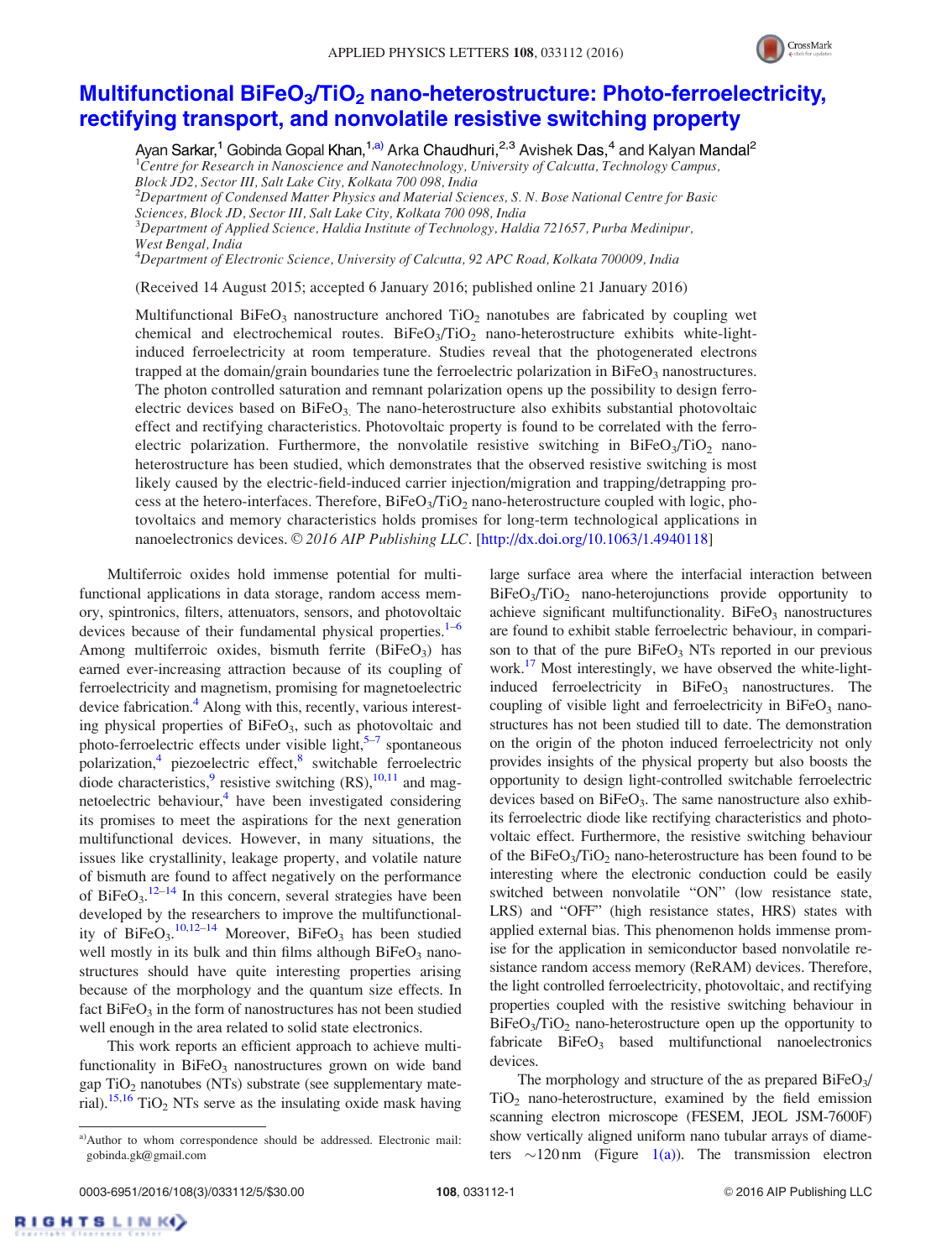microscope (HRTEM, JEOL JEM-2100) studies show the well covered wrapping of the particle like  $BiFeO<sub>3</sub>$  nanostructures on the surface of TiO<sub>2</sub> NTs (Figures 1(b)–1(d)), whereas the high resolution TEM micrograph (Figure  $1(e)$ ) indicates some superimposed  $BiFeO<sub>3</sub>$  nanostructures having the dimension  $\sim$ 15–20 nm on the TiO<sub>2</sub> NT's body. The x-ray diffraction (XRD, Panalytical X'Pert Pro diffractometer) patterns for both pristine  $TiO<sub>2</sub> NTs$  and  $BiFeO<sub>3</sub>/TiO<sub>2</sub>$  nano-heterostructure have been recorded using Cu  $K_{\alpha}$  line ( $\lambda = 1.54 \text{ Å}$ ). The XRD pattern (Figure  $1(f)$ ) demonstrates that BiFeO<sub>3</sub> is polycrystalline, single phase material that corresponds to the rhombohedral distorted perovskite structure of  $BiFeO<sub>3</sub>$  with R3c space group (JCPDS File#20-0169) (see supplementary material).<sup>15</sup> The elemental colour mappings (Figures  $1(h)-1(k)$ ) performed by using energy dispersive x-ray spectroscopy (EDS, Oxford Instruments, attached to the FESEM) confirm the homogeneous distribution of the Ti, Bi, Fe, and O on the surface of  $BiFeO<sub>3</sub>/TiO<sub>2</sub>$  nano-heterostructure.

Figure  $2(a)$  shows the room temperature (RT) P-E hysteresis loops for the BiFeO<sub>3</sub> nanostructures anchored on  $TiO<sub>2</sub>$ NTs under dark and visible white light illumination (10 mW/ cm<sup>2</sup>) conditions with various voltages with the applied magnetic field of  $H = 0$ . Inset of Figure 2(a) shows the schematic diagram of the experimental setup used for the ferroelectric hysteresis loop measurements, where the  $BiFeO<sub>3</sub>$  nanostructures are anchored on the insulating  $TiO<sub>2</sub> NTs$  surface and Ag and Ti (substrate underneath) act as two electrodes. The variation of the ferroelectric polarization under dark and light irradiation conditions for the applied voltages of 30 and 300 V are shown in Figure 2(b). *P-E* hysteresis loops for the BiFe $O_3$ nanostructures at different applied voltages under dark and light-illumination conditions are shown in Figure S6 in the supplementary material.<sup>15</sup> Clear evidence of ferroelectricity is found for the  $BiFeO<sub>3</sub>$  nanostructures where the hysteresis could be related with the ferroelectric polarization. It is to be mentioned that the pristine  $TiO<sub>2</sub> NTs$  exhibit no ferroelectric signature. The stable electrical polarization with saturation ferroelectric polarization for the  $BiFeO<sub>3</sub>$  nanostructures is found to be improved than that of the  $BiFeO<sub>3</sub> NTs$  reported in our previous work,<sup>17</sup> where the BiFeO<sub>3</sub> nanotube samples exhibited no hysteresis or lossy type hysteresis characteristics (pristine  $BiFeO<sub>3</sub>$  and doped  $BiFeO<sub>3</sub>$  nanotubes samples measured with both ends having Ag electrodes). Therefore, it is believed that the insulating  $TiO<sub>2</sub> NTs$  not only act as the mask for the growth of  $BiFeO<sub>3</sub>$  nanostructures but also provide the platform to reduce the leakage current problem and hence stable and enhanced ferroelectric polarization in  $BiFeO<sub>3</sub>$  nanostructure is obtained.<sup>9,18</sup> However, the unsaturated nature of the P-E loops might indicate that the ferroelectricity is because of the resistivity of the structures. Most interestingly, here we have observed a distinctive photoferroelectric effect in  $BiFeO<sub>3</sub>$  nanostructures. The saturation ferroelectric polarization and the remnant ferroelectric polarization are found to increase instantly with the incidence of visible white light  $(\lambda > 420 \text{ nm})$  from an ordinary electric lamp (10 mW/cm<sup>2</sup>). The above changes are found to be more prominent at the low applied voltage (30 V). With the increase of the applied voltage, the photo-ferroelectric effect is found to become feeble. The variations of the saturation and remnant ferroelectric polarizations with the applied voltage under dark and light-illumination conditions are summarized in Table S1 (see supplementary material).<sup>15</sup> Figure  $2(c)$  shows the visible white light induced changes of saturation ferroelectric polarization  $(\Delta P)$  of BiFeO<sub>3</sub>/TiO<sub>2</sub> nano-heterostructure with respect to the applied voltage. Here,  $\Delta P$  is defined as  $(P_{\text{light}} - P_{\text{dark}})/P_{\text{dark}}$ , where  $P_{\text{dark}}$  and  $P_{\text{light}}$ , respectively, are the saturation ferroelectric polarizations in dark and lightillumination conditions. It is evident from Figure  $2(c)$  that with the increase of the applied voltage,  $\Delta P$  decreases exponentially. With the increase of the applied voltage from 30 to 100 V,  $\Delta P$  decreases sharply and then  $\Delta P$  decreases steadily with the increase of the voltage beyond 100 V.  $\Delta P$  decreases from 44% to 5% with the increase of the applied voltage from 30 to 300 V. The change in the remnant ferroelectric polarization  $(\Delta P_R)$  with the illumination of white light with respect to the applied voltage has been plotted in Figure 2(d). Here,  $\Delta P_R$ is defined as  $(P_{R \text{ (light)}} - P_{R \text{ (dark)}})/P_{R \text{ (dark)}}$ , where  $P_{R \text{ (dark)}}$  and  $P_{R}$  (light), respectively, are the remnant ferroelectric polarizations in dark and light-illumination conditions. It is found that  $\Delta P_R$  also decreases exponentially with the increase of the voltage. Here, the change in  $\Delta P_R$  is found to be consistent with the voltage.  $\Delta P_R$  is about 33% at the low applied voltage of 30 V while it becomes only 11% when the voltage increases to 300 V. The instant change in the saturation and remnant



FIG. 1. FESEM (a), TEM (b)–(d), and HRTEM (e) images of the  $BiFeO<sub>3</sub>$ nanostructure anchored  $TiO<sub>2</sub>$  NTs.  $XRD$  patterns of the BiFeO<sub>3</sub>/TiO<sub>2</sub> nano-heterostructure (f) and  $TiO<sub>2</sub> NTs$ (g). (h)–(k) EDS colour mapping of the top surface of BiFeO<sub>3</sub> BiFeO<sub>3</sub>/TiO<sub>2</sub> nano-heterostructure.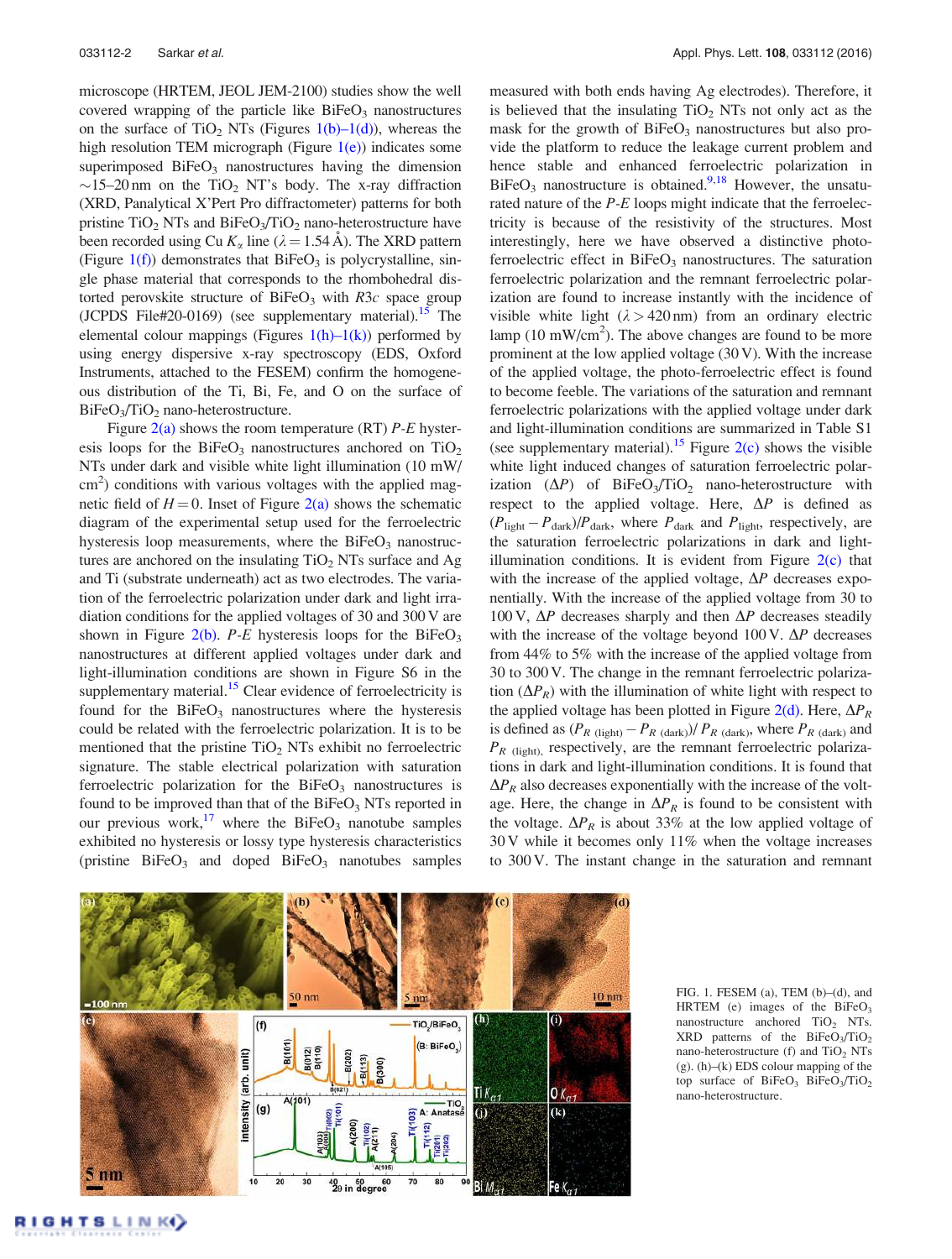

FIG. 2. (a) and (b) and the inset of (b): variations of the room temperature P-E hysteresis loops for the BiFeO<sub>3</sub> nanostructures anchored on TiO<sub>2</sub> NTs with applied voltage under dark and visible white light-illumination conditions. Inset of (a): schematic diagram of the experimental setup used for the ferroelectric hysteresis loop measurements. (c) Variation of the saturation polarization and (d) remnant polarization with applied voltage BiFeO<sub>3</sub> nanostructures on TiO<sub>2</sub> NTs.

polarizations with light-illumination "on" or "off" indicates that the light only triggers the ferroelectric property, where the generation of heat due to light-illumination could be overruled. This study suggests that the ferroelectric polarization in BiFeO<sub>3</sub> nanostructures can be tuned by visible light and most interestingly, the external electric field has a crucial role to control the photo-ferroelectric effect. The electric field controlled photo-ferroelectric effect in  $BiFeO<sub>3</sub>$  nanostructures helps to understand the mechanism of the photo-ferroelectric effect.

The photo-ferroelectric effect is known to physics for a long time.<sup>19</sup> The possible origin of the light induced change in ferroelectricity evidenced, for different materials are demonstrated based on the trapping of the photo generated charge carriers at domain/grain boundaries and the mobility of ferroelectric domains under light illumination.<sup>22–24</sup> The photo generation of the charge carriers in the ferroelectrics<sup>5,6</sup> is well known, and we also have observed the photo-generation of electrons in the  $BiFeO<sub>3</sub>$  nanostructures too (discussed later). Here, the  $BiFeO<sub>3</sub>/TiO<sub>2</sub>$  nano-heterostructure provides large interfaces/surface area along with the grain boundaries in  $BiFeO<sub>3</sub>$  nanostructures anchored on TiO<sub>2</sub>. Hence, the photogenerated electrons in BiFeO<sub>3</sub> nanostructures can get trapped at the interfaces and grain boundaries and induce polarization effect as evidenced for other multiferroics too.<sup>7,20–22</sup> Now, if the direction of polarization caused by the trapped electrons at the interfaces/grain boundaries is same as that of the  $BiFeO<sub>3</sub>$ nanostructures themselves then the resultant ferroelectric polarization of the  $BiFeO<sub>3</sub>$  nanostructures will increase with the illumination of the visible-light, as observed in this work and in case of the BiFeO<sub>3</sub> thin films, reported recently.<sup>7</sup> In order to get a clear idea about the mechanism of the photoferroelectric effect, here we have studied the effect of external electric field on the photo-ferroelectric polarization. The photo-ferroelectric effect is found to diminish remarkably with the increase of the external electric field. Hence, it is expected that the increase of the external bias will force to leave and move the trapped electrons at the interfaces/grain boundaries and therefore the population of the trapped electrons responsible for the enhancement of the ferroelectric polarization will decrease reducing the total polarization of the material. The external electric field dependent study on the photo-ferroelectric effect of  $BiFeO<sub>3</sub>$  nanostructures signifies that the enhanced photo-ferroelectric effect can be attributed to the photo-generated electrons trapped at the interfaces and grain boundaries.

rent value is switched at around  $\pm$ 4 V.

The effect of visible-white light radiation on the I-V

Along with the ferroelectric memory characteristics, the RS property of ferroelectric oxides, where the oxide changes its internal conductivity according to the history of the applied voltage/current, $28,29$  has also drawn considerable attention for the applications in nonvolatile memories, popularly known as ReRAM. Although there are few reports on the resistive switching behaviour of the  $BiFeO<sub>3</sub>$  thin films,  $9,30$  the same phenomenon for BiFeO<sub>3</sub> nanostructures still remains unexplored. The RS property of the  $BiFeO<sub>3</sub>/$  $TiO<sub>2</sub>/Ti$  nano-heterostructures is shown in Figure 4(a). Inset of Figure 3(b) shows the schematic of the device where RS behaviour is recorded by applying a sweeping voltage as  $-10 \text{ V} \rightarrow 0 \text{ V} \rightarrow +10 \text{ V} \rightarrow 0 \text{ V} \rightarrow -10 \text{ V}$  with Ti grounded at RT. A distinct non-volatile bipolar type anti-clockwise RS characteristics is observed (Figure  $4(a)$ ) without any "forming" process, and the device is found to repeat the same hysteresis behaviour even when the sweeping voltage is varied from  $0 \text{V} \rightarrow +10 \text{V} \rightarrow 0 \text{V} \rightarrow -10 \text{V} \rightarrow 0 \text{V} \rightarrow$  $+10$  V. During the voltage swept from 0 to  $+10$  V, the resistance of the device is found to switch from a HRS to a LRS and a non-volatile "On" state was achieved. Figure  $4(a)$  indicates that the current increased noticeably to a maximum value at around  $+5$  V. The HRS and an "Off" state were achieved during the voltage sweep from 0 to  $-10$  V. During the voltage swept from 0 to  $+10$  V, the resistance varies from  $R_{\text{Off}}$  (HRS) = 31  $\times$  10<sup>9</sup>  $\Omega$  to  $R_{\text{On}}$  (LRS) = 14  $\times$  10<sup>9</sup>  $\Omega$  at round  $+5$  V. The device is found to repeat the same stable hysteresis behaviour over time (Figure  $4(b)$ ). The device can be switched between HRS and LRS repeatedly a number of times, as shown in Figure  $4(c)$  for the first five cycles. The intrinsic resistance memory effect of the device is evident from the reproducible I–V hysteresis.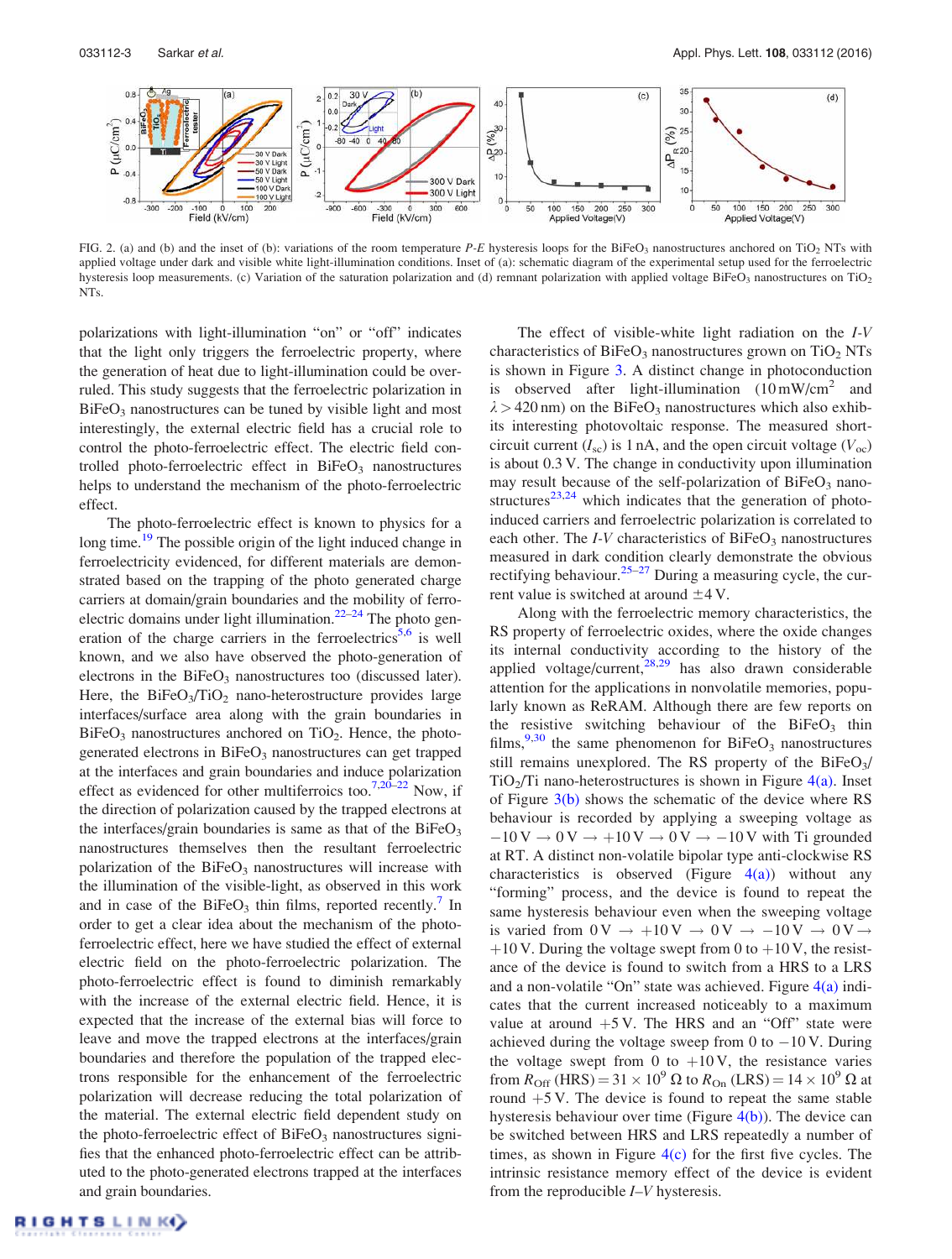

FIG. 4. (a) The I-V hysteresis curve indicating the RS behaviour for the BiFeO<sub>3</sub>/TiO<sub>2</sub>/Ti nano-heterostructures. (b) The I-V hysteresis curves of the BiFeO<sub>3</sub>/ TiO<sub>2</sub>/Ti nano-heterostructures for the first five cycles. (c) Variation of LRS and HRS at +5 V over cycles. (d) Schematic illustration of the RS mechanism in Au/BiFeO<sub>3</sub>/TiO<sub>2</sub>/Ti nano-heterostructures based on electron injection and trapping/detrapping process.

Generally, the RS behaviour of perovskite oxides is addressed based on two key mechanisms: conducting filament mechanism<sup>1-4</sup> and interface mechanism.<sup>5-8</sup> The filament type switching mechanism stands on the formation and rupture of local conductive filaments which results from the reorientation of oxygen vacancies<sup>9,10</sup> or the diffusion of metal ions.<sup>11,12</sup> On the other hand, the interface switching is demonstrated based on migration of oxygen vacancies<sup>13</sup> or interfacial carrier injection and trapping/detrapping process.<sup>7,30–32</sup> It is well known that both  $TiO<sub>2</sub>$  and  $BiFeO<sub>3</sub>$  are n-type semiconductors.<sup>14</sup> Here, the TiO<sub>2</sub> NTs contains large concentration of oxygen vacancies, as observed from XRD, XPS, and Raman studies (supplementary material),  $15$  which are known for the n-type characteristics of the  $TiO<sub>2</sub>$  and here the carrier (electrons) concentration in TiO<sub>2</sub> is higher than that of BiFeO<sub>3</sub>. Furthermore, during the growth of  $BiFeO<sub>3</sub>$  on TiO<sub>2</sub> NTs by wet chemical route, a large number of interfacial defects appear in the nano-heterostructures. The formation of large concentration of defect states at the  $BiFeO<sub>3</sub>/TiO<sub>2</sub>$  heterojunction is quite obvious because of the large surface areas of  $BiFeO<sub>3</sub>$  and  $TiO<sub>2</sub>$  nanostructures.<sup>7</sup> Now, these defect states can act as the "trapping centre," which can trap the migrating carriers (electrons) and control the electrical conductivity of the material significantly. The pristine state of the  $BiFeO<sub>3</sub>/$  $TiO<sub>2</sub>$  heterojunction is shown in Figure 4(d). Now, with the application of suitable negative bias on the Ti substrate, the electric field can force the migration of the electrons present in  $TiO<sub>2</sub>$  NTs across the BiFeO<sub>3</sub>/TiO<sub>2</sub> hetero-interface to  $BiFeO<sub>3</sub>$  nanostructures. Thus, the applied electric field causes sudden increases of current, which results in LRS or "On" state.<sup>7,30–32</sup> The injected electrons across the BiFeO<sub>3</sub>/TiO<sub>2</sub> hetero-interface get trapped at the trapping centres as shown in Figure  $3(d)$ .<sup>7</sup> The trapped electrons cannot be released until a large reverse voltage is applied to the device in the reset process, to overcome the built-in interfacial energy barrier, and thus the device achieves the "Off" state (HRS) in a reverse bias condition as shown in the schematic diagram in Figure 4(d). Therefore, it is expected that the injection/migration of the electrons from  $TiO<sub>2</sub>$  across the hetero-interface and the trapping/detrapping of the same at the defect/trapping centres present at the interface plays the key role in controlling the RS behaviour of the  $BiFeO<sub>3</sub>/TiO<sub>2</sub>$  device. Moreover,  $BiFeO<sub>3</sub>$  being an electrochemically active material,  $33$  different ionic and electrochemical processes<sup>34</sup> also take place in the sample along with the above mentioned electronic process when the applied voltage is changed, leading to tuning the resistive switching property.

In summary, this study demonstrates the visible whitelight tailored ferroelectricity, rectifying characteristics, photovoltaic effect, and the resistive switching behaviour of the  $BiFeO<sub>3</sub>$  nanostructures grown on insulating  $TiO<sub>2</sub>$  nanotube surface. The saturation ferroelectric polarization and remnant ferroelectric polarization are found to increase by 44% and 33%, respectively, at an external bias of 30 V after the irradiation of visible-light. The photo-ferroelectric response of the  $BiFeO<sub>3</sub>$  nanostructures becomes weaker with the increase of the applied external voltage. This external field-dependent photo-ferroelectric effect reveals that the trapping of the photo-generated electrons at the grain boundaries/interfaces controls the ferroelectric characteristics of BiFeO<sub>3</sub>. BiFeO<sub>3</sub>/  $TiO<sub>2</sub>$  nano-heterostructure also exhibits rectifying and photovoltaic characteristics along with the pronounced RS behaviour. RS mechanism of the device is demonstrated based on the field-induced injection/migration and trapped/detrapped process of electrons at the defect/trapping centres at the nano-interfaces. The  $BiFeO<sub>3</sub>/TiO<sub>2</sub>$  nano-heterostructure device shows multifunctionality that integrates logic, memory, and photovoltaic properties.

Author Gobinda Gopal Khan is thankful to the Department of Science and Technology (DST), Government of India, for providing research support through the "INSPIRE Faculty Award" (IFA12-ENG-09). This work was supported by the start-up research grant (No. SB/FTP/ETA-0142/2014)